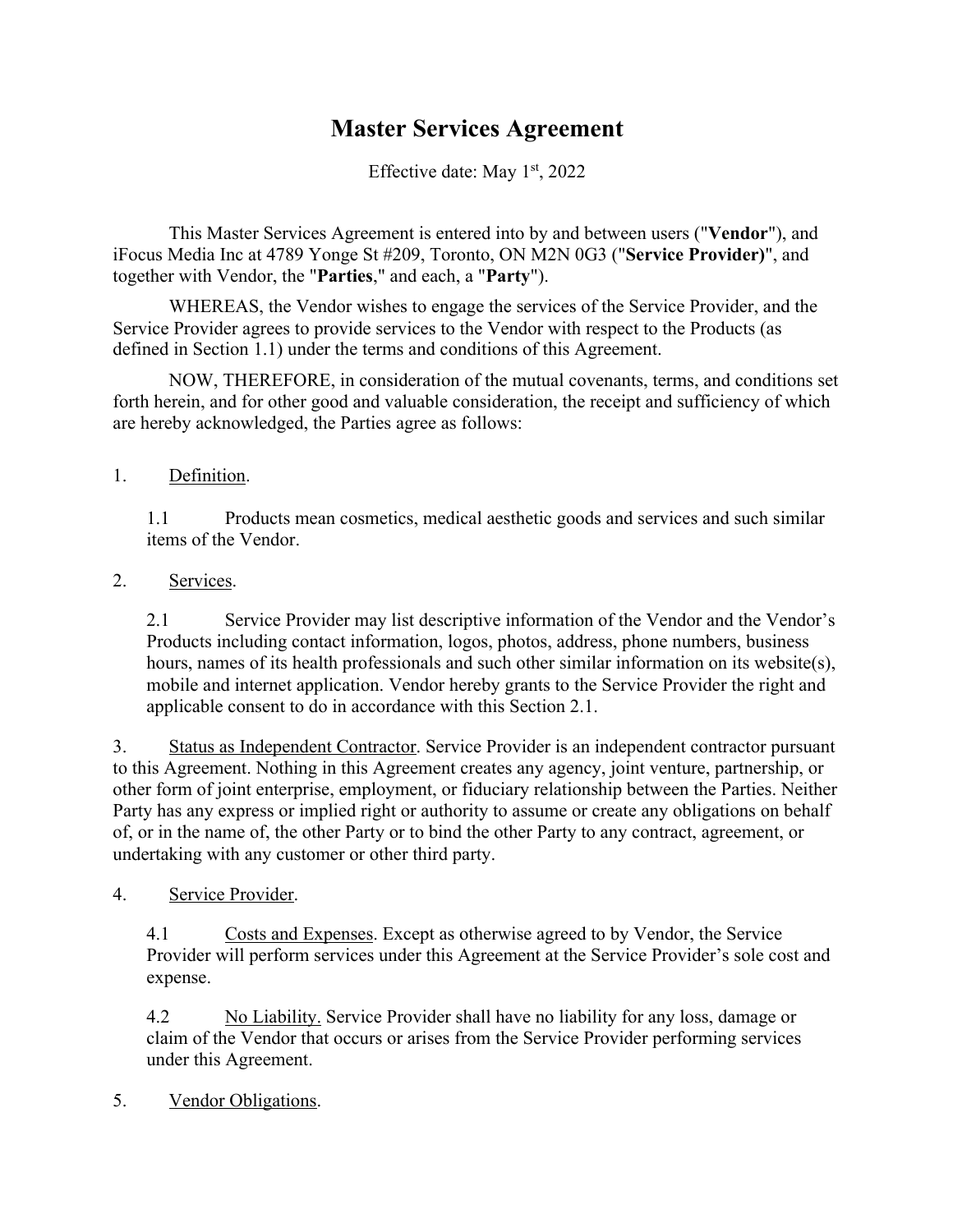5.1 Vendor shall provide Service Provider with any information and support about the Products as may reasonably be requested by Service Provider to carry out the Service Provider's responsibilities under this Agreement.

5.2 The Vendor's Products shall be limited only to cosmetics, medical aesthetic goods, medical aesthetic services and such similar items.

## 6. Vendor Representations and Warranties.

6.1 Vendor agrees and warrants that it shall not pursue or institute legal action, mediation, arbitration or any such similar processes against the Service Provider in any jurisdiction contrary to section 4.2(No liability), or any other provision in this Agreement.

6.2 Compliance with Laws. Vendor warrants that it shall at all times comply with all applicable federal, provincial, territorial and local laws and regulations in performing their respective responsibilities hereunder.

7. Risk. The Vendor agrees to and assumes all risks of engaging and utilizing the Service Provider's services under this Agreement, including but not limited to the risk of: the Vendor's intellectual property rights in the Products being infringed, or loss of potential gain from a directory listing on other websites, mobile or internet applications.

8. **Intellectual Property.** 

8.1 Ownership. Service Provider acknowledges and agrees that Service Provider shall not acquire any ownership interest in any patents, trademarks, copyrights, domain names, works of authorship, trade secrets, or any other intellectual property (collectively, "**Intellectual Property**") owned by or licensed to Vendor under this Agreement. Service Provider shall use Vendor's Intellectual Property solely for the purposes of performing its obligations under this Agreement.

8.2 Vendor's Intellectual Property License Grant. Vendor hereby grants to Service Provider a non-exclusive, non-transferable, and non-sublicensable license to use Vendor's trademarks or any other applicable intellectual property right during the term of this Agreement solely in connection with performing the Services under this Agreement.

9. Term. This Agreement shall commence as of the Effective Date hereof and shall continue unless sooner terminated pursuant to Section 10.

10. Termination. Either Party may terminate this Agreement with or without cause by providing written notice to the other Party at least thirty (30) days prior to the effective date of the termination.

11. Indemnification.

11.1 General Indemnification. The Vendor (as "**Indemnifying Party**") shall indemnify, defend, and hold harmless Service Provider and its officers, directors, employees, agents, affiliates, successors, and assigns (collectively, "**Indemnified Party**")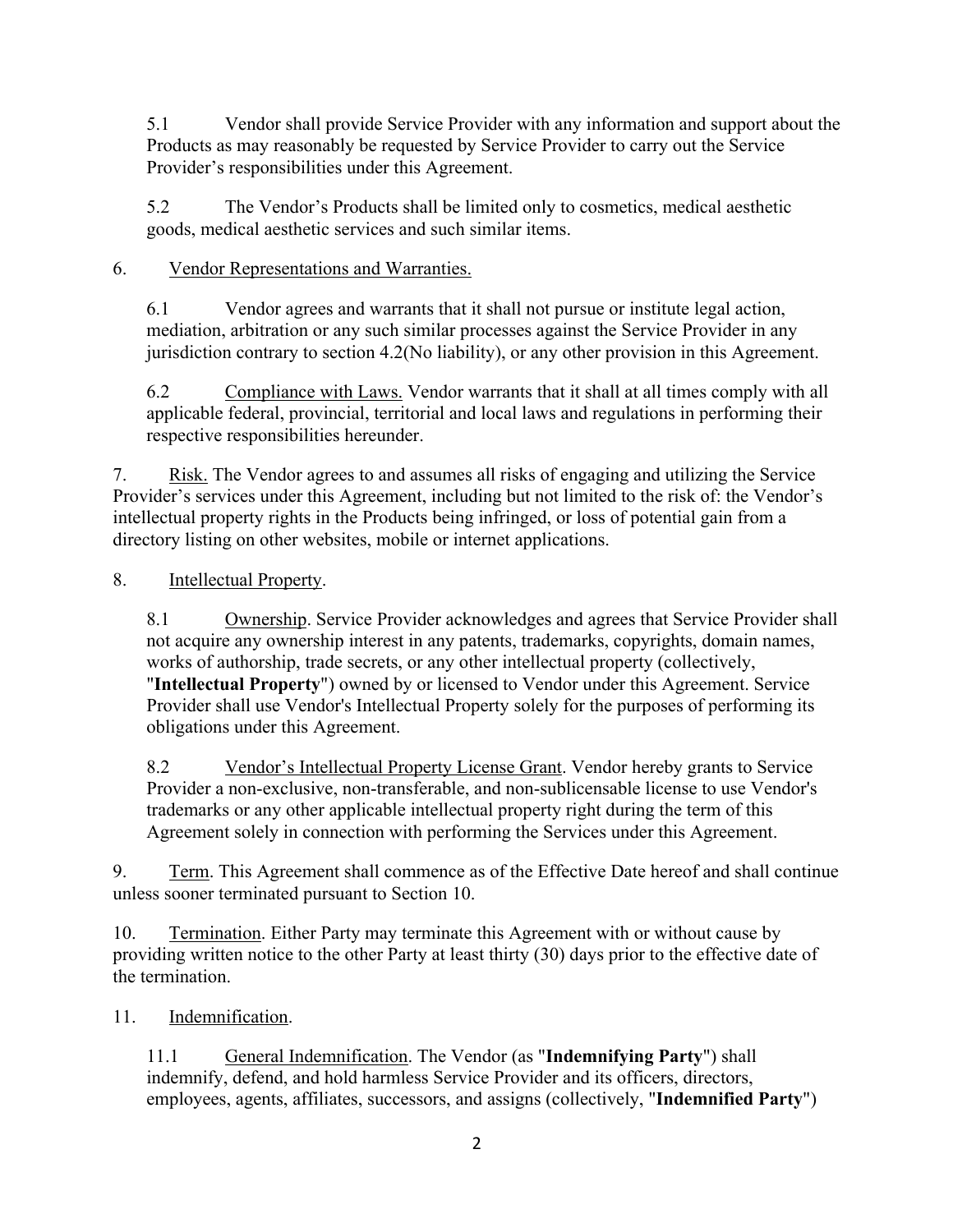against any and all losses, damages, liabilities, deficiencies, claims, actions, judgments, settlements, interest, awards, penalties, fines, costs, or expenses of whatever kind, including reasonable legal fees, the costs of enforcing any right to indemnification under this Agreement, and the cost of pursuing any insurance providers, incurred by Indemnified Party, relating to any claim of a third party or Indemnified Party (collectively, "**Losses**") arising out of Indemnifying Party's negligence, wilful misconduct, or breach of this Agreement. Indemnifying Party shall not enter into any settlement without the Indemnified Party's prior written consent.

11.2 Intellectual Property Indemnification. Vendor shall indemnify, defend, and hold harmless the Indemnified Party against any and all against any and all Losses arising out of: (a) any third party claim alleging that the Intellectual Property used in performing Services hereunder infringes any intellectual property rights of any third party. In no event shall Vendor enter into any settlement without Service Provider's prior written consent.

12. Force Majeure. No Party shall be liable or responsible to the other Party, nor be deemed to have defaulted under or breached this Agreement, for any failure or delay in fulfilling or performing any term of this Agreement, when and to the extent such failure or delay is caused by or results from acts beyond the affected Party's reasonable control, including, without limitation: (a) acts of God; (b) flood, fire, earthquake, or explosion; (c) epidemics or pandemics (including the 2019 novel coronavirus disease (COVID-19) pandemic; (d) war, invasion, hostilities (whether war is declared or not), terrorist threats or acts, riot or other civil unrest; (e) Law; (f) actions, embargoes, or blockades in effect on or after the date of this Agreement; (g) action by any Governmental Authority; (h) national or regional emergency; (i) strikes, labour stoppages or slowdowns, or other industrial disturbances; and (j) shortage of adequate power or transportation facilities (each a "**Force Majeure Event**").

13. Entire Agreement. This Agreement constitutes the sole and entire agreement between the Parties with respect to the subject matter contained herein, and supersedes all prior and contemporaneous understandings, agreements, representations, and warranties, both written and oral, regarding such subject matter.

14. Survival. Section 4.2 (No liability), Section 7 (Risk), Section 8.1 (Intellectual Property-Ownership), Section 11 (Indemnification), Section 24 (Notices), Section 20 (Governing Law) and Section 21 (Choice of Forum) of this Agreement, as well as any other provision that, in order to give proper effect to its intent, should survive the expiration or termination of this Agreement, will survive such expiration or termination.

15. Severability. If any term or provision of this Agreement is found by a court of competent jurisdiction to be invalid, illegal, or unenforceable, such invalidity, illegality, or unenforceability shall not affect any other term or provision of this Agreement or invalidate or render unenforceable such term or provision in any other jurisdiction.

16. Amendments and Modifications. The Parties may not amend this Agreement except in writing signed by the Parties. Except that section 1.1 of this Agreement may be amended by both parties agreeing in writing only without signatures required.